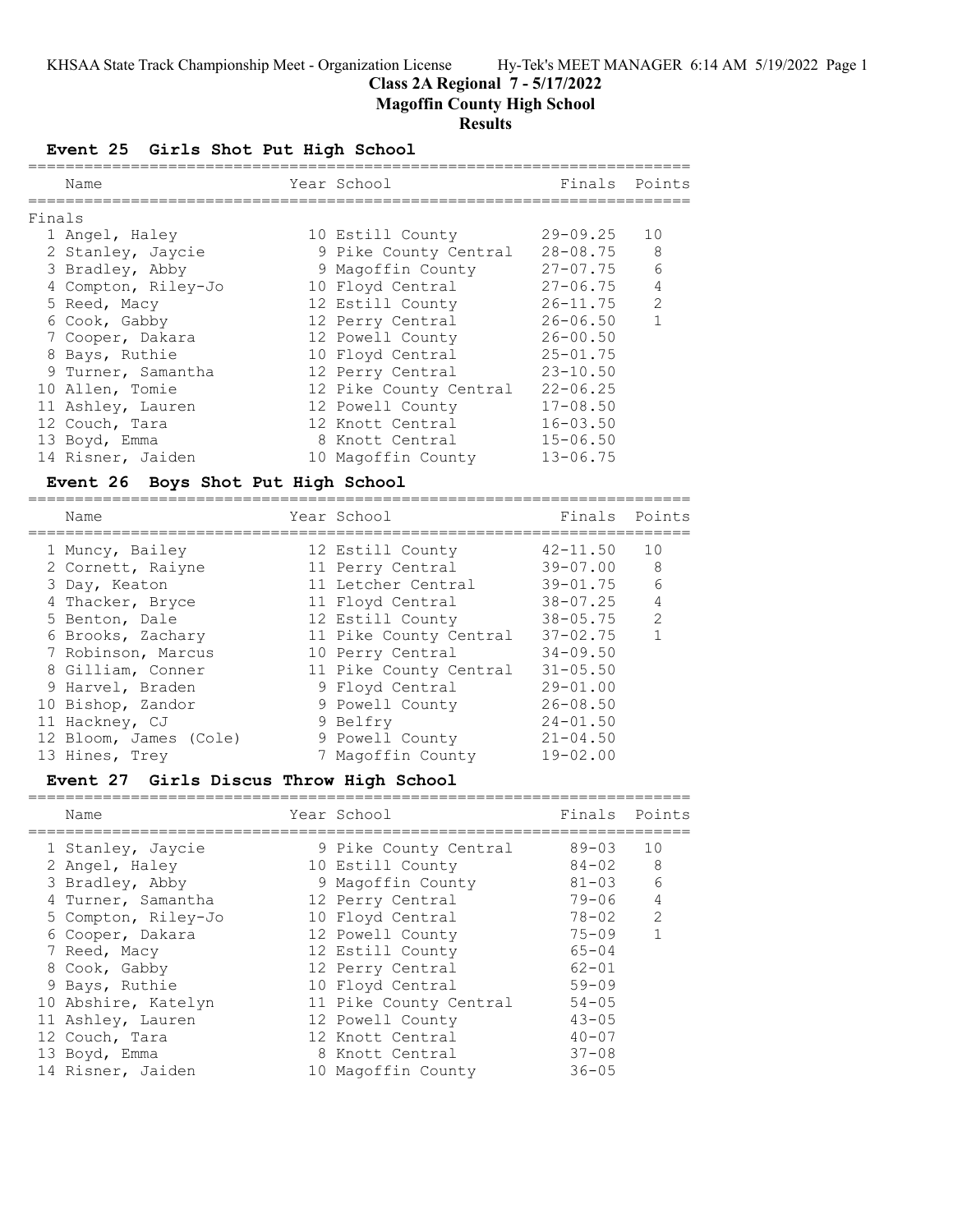## **Class 2A Regional 7 - 5/17/2022**

**Magoffin County High School**

### **Results**

## **Event 28 Boys Discus Throw High School**

|  | Name                    | Year School           | Finals Points |                |
|--|-------------------------|-----------------------|---------------|----------------|
|  | 1 Muncy, Bailey         | 12 Estill County      | $126 - 11$    | 10             |
|  | 2 Day, Keaton           | 11 Letcher Central    | $116 - 04$    | 8              |
|  | 3 Salyer, Draven        | 11 Floyd Central      | $110 - 01$    | 6              |
|  | 4 Justice, Ethan        | 9 Pike County Central | $101 - 07$    | $\overline{4}$ |
|  | 5 Bailey, Chase         | 12 Perry Central      | 98-06         | 2              |
|  | 6 Knowles, Jaden        | 11 Powell County      | $94 - 07$     |                |
|  | 7 Gibson, Lucas D.      | 11 Perry Central      | $92 - 07$     |                |
|  | 8 Mcintosh, Hayden      | 12 Estill County      | $88 - 04$     |                |
|  | 9 Slone, Lincoln        | 9 Floyd Central       | 69-02         |                |
|  | 10 Vail, John           | 12 Magoffin County    | 68-02         |                |
|  | 11 Tubbs, William (Ely) | 9 Powell County       | $63 - 02$     |                |
|  | 12 Hackney, CJ          | 9 Belfry              | $62 - 01$     |                |
|  | 13 Staton, Zackery      | 9 Pike County Central | $56 - 03$     |                |
|  | 14 Hines, Trey          | 7 Magoffin County     | $49 - 08$     |                |
|  | 15 Combs, Silas         | 8 Knott Central       | $44 - 00$     |                |
|  | 16 Hall, Carson         | 7 Knott Central       | $30 - 11$     |                |
|  |                         |                       |               |                |

### **Event 29 Girls Long Jump High School**

| Name                       |  | Year School            | Finals Points |                |
|----------------------------|--|------------------------|---------------|----------------|
| 1 Cantrell, Alison         |  | 11 Magoffin County     | $14 - 06.50$  | 1 O            |
| 2 Rose, Karli              |  | 11 Floyd Central       | $14 - 02.50$  | -8             |
| 3 Lafferty, Karah          |  | 10 Magoffin County     | $14 - 01.00$  | 6              |
| 4 Combs, Katie             |  | 8 Letcher Central      | $13 - 11.00$  | $\overline{4}$ |
| 5 Jett, Khyli              |  | 11 Perry Central       | $13 - 05.50$  | 2              |
| 6 Goins, Kelsey            |  | 10 Letcher Central     | $13 - 00.75$  |                |
| 7 Peterson, Layla          |  | 9 Floyd Central        | $12 - 08.50$  |                |
| 8 Salmons, Kaitlyn         |  | 9 Belfry               | $11 - 06.75$  |                |
| 9 Ward, Jaden              |  | 10 Pike County Central | $11 - 02.25$  |                |
| 10 Slone, Makayla          |  | 8 Knott Central        | $10 - 11.50$  |                |
| 11 Brizendine Hume, Katlyn |  | 10 Powell County       | $10 - 03.75$  |                |

## **Event 30 Boys Long Jump High School**

| Name                  | Year School           | Finals       | Points         |
|-----------------------|-----------------------|--------------|----------------|
| 1 Hibbens, Alex       | 11 Magoffin County    | $18 - 11.50$ | 10             |
| 2 Petersen, BJ        | 10 Floyd Central      | 18-07.50     | 8              |
| 3 Somerville, Caleb   | 12 Estill County      | $18 - 02.50$ | 6              |
| 4 McDonald, Marvin    | 9 Floyd Central       | $18 - 01.50$ | 4              |
| 5 Stamper, Dawson     | 11 Knott Central      | $18 - 01.00$ | $\overline{2}$ |
| 6 Mosley, Gavin       | 8 Knott Central       | $18 - 00.25$ |                |
| 7 Stollings, Steven   | 12 Perry Central      | $17 - 05.25$ |                |
| 8 Southers, Logan     | 12 Lawrence County    | $16 - 10.25$ |                |
| 9 Henry, Daniel       | 11 Powell County      | $16 - 01.00$ |                |
| 10 Bolling, Jackson   | 10 Letcher Central    | $15 - 07.75$ |                |
| 11 Dalrymple, Garrett | 11 Powell County      | $15 - 07.00$ |                |
| 12 Vinson, Ty         | 11 Perry Central      | $15 - 04.00$ |                |
| 13 Arvin, Caden       | 10 Estill County      | $15 - 01.50$ |                |
| 14 Hall, Kasey        | 11 Letcher Central    | $14 - 04.50$ |                |
| 15 Collett, Aiden     | 8 Magoffin County     | $14 - 03.00$ |                |
| 16 Bentley, Sean      | 9 Pike County Central | $13 - 11.75$ |                |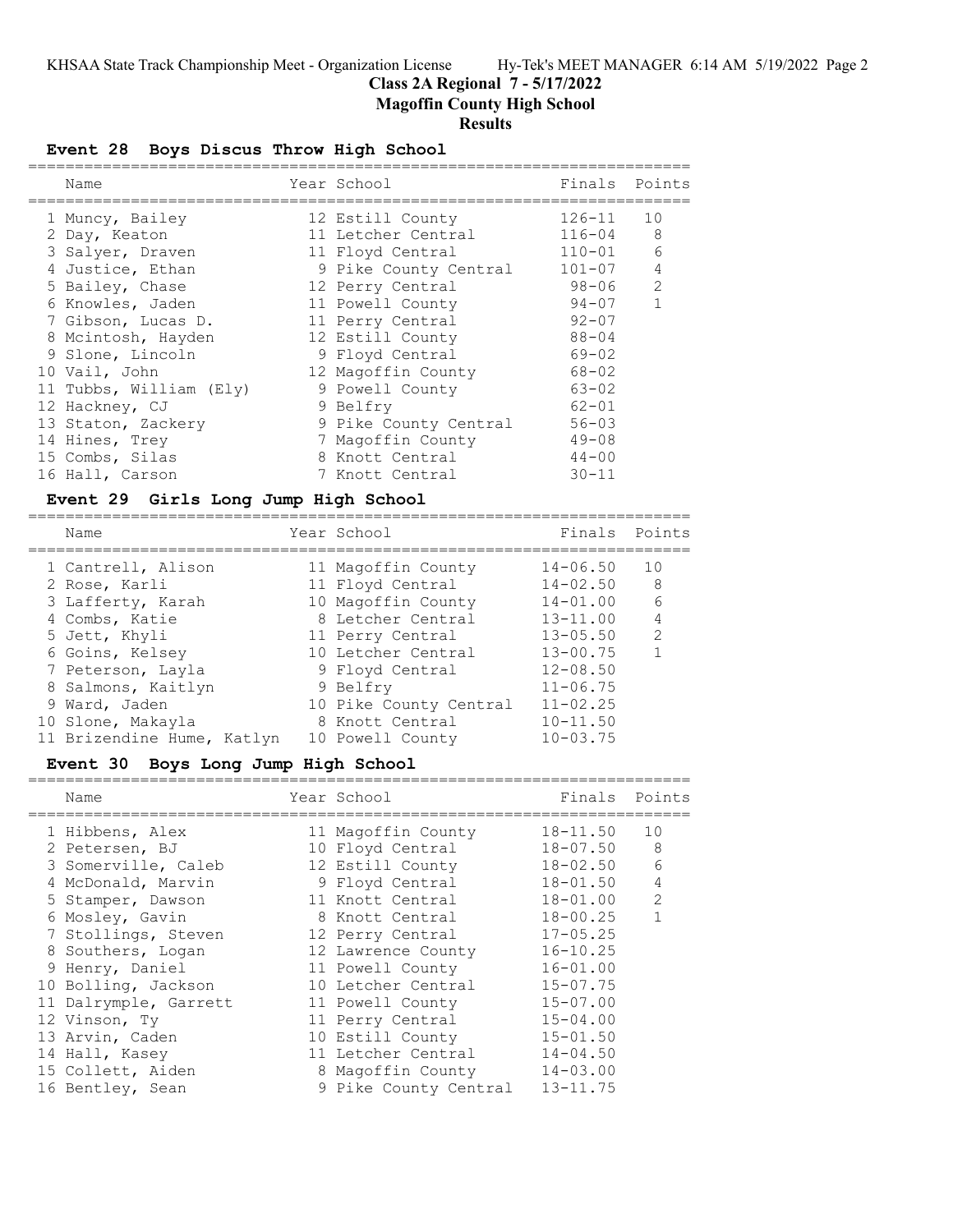#### **Class 2A Regional 7 - 5/17/2022**

**Magoffin County High School**

=======================================================================

#### **Results**

## **Event 31 Girls Triple Jump High School**

| Name               | Year School            | Finals Points   |    |
|--------------------|------------------------|-----------------|----|
| 1 Cantrell, Alison | 11 Magoffin County     | $29 - 07.25$ 10 |    |
| 2 Holle, Natallie  | 12 Floyd Central       | $28 - 06.50$    | -8 |
| 3 Goins, Kelsey    | 10 Letcher Central     | $28 - 00.00$    | 6  |
| 4 Peterson, Layla  | 9 Floyd Central        | $25 - 01.50$    |    |
| -- Ward, Jaden     | 10 Pike County Central | ΝD              |    |

#### **Event 32 Boys Triple Jump High School**

======================================================================= Name Year School Finals Points ======================================================================= 1 Hibbens, Alex 11 Magoffin County 39-01.50 10 2 Buck, Brody 11 Floyd Central 38-07.50 8 3 Petersen, BJ 10 Floyd Central 38-06.75 6 4 Somerville, Caleb 12 Estill County 37-03.00 4 5 Noble, Dakota 11 Perry Central 36-02.50 2 6 Stamper, Dawson 11 Knott Central 35-00.25 1 7 Vinson, Ty 11 Perry Central 31-04.50 8 Witt, Caleb 11 Estill County 30-07.00

## **Event 33 Girls High Jump High School**

| Finals Points<br>Year School<br>Name<br>10 Estill County<br>$4 - 06.00$<br>1 Baker, Sarah<br>1 N<br>$4 - 04.00$<br>2 Asher, Paige<br>10 Perry Central<br>8<br>12 Floyd Central<br>$J4 - 02.00$<br>3 Gearheart, Lauren<br>8 Knott Central<br>$J4 - 02.00$<br>4 Miller, Kyara<br>$\overline{4}$<br>5 Rodriquez, Delilah<br>$J4 - 02.00$<br>$\mathcal{P}$<br>8 Floyd Central<br>$3 - 10.00$<br>10 Perry Central<br>6 Fugate, Kendall |  |  |  |
|-----------------------------------------------------------------------------------------------------------------------------------------------------------------------------------------------------------------------------------------------------------------------------------------------------------------------------------------------------------------------------------------------------------------------------------|--|--|--|
|                                                                                                                                                                                                                                                                                                                                                                                                                                   |  |  |  |
|                                                                                                                                                                                                                                                                                                                                                                                                                                   |  |  |  |
|                                                                                                                                                                                                                                                                                                                                                                                                                                   |  |  |  |
|                                                                                                                                                                                                                                                                                                                                                                                                                                   |  |  |  |
|                                                                                                                                                                                                                                                                                                                                                                                                                                   |  |  |  |
|                                                                                                                                                                                                                                                                                                                                                                                                                                   |  |  |  |
|                                                                                                                                                                                                                                                                                                                                                                                                                                   |  |  |  |

### **Event 34 Boys High Jump High School**

| Name                 | Year School        | Finals Points |               |
|----------------------|--------------------|---------------|---------------|
| 1 Napier, Hatch      | 12 Perry Central   | $5 - 10.00$   | 10            |
| 2 Moore, Braden      | 10 Floyd Central   | $J5 - 08.00$  | 8             |
| 3 Somerville, Caleb  | 12 Estill County   | $J5 - 08.00$  | 6             |
| 4 McDonald, Marvin   | 9 Floyd Central    | $J5 - 04.00$  | 4             |
| 5 Short, Jon         | 12 Estill County   | $J5 - 04.00$  | $\mathcal{L}$ |
| 6 Stollings, Steven  | 12 Perry Central   | $5 - 02.00$   |               |
| 7 Spradlin, Teddy    | 11 Magoffin County | $5 - 00.00$   |               |
| 8 Hall, Peyton       | 11 Knott Central   | $4 - 10.00$   |               |
| -- Salyer, Bryce     | 8 Magoffin County  | NΗ            |               |
| -- Shepherd, Preston | 8 Knott Central    | NΗ            |               |

### **Event 35 Girls Pole Vault High School**

| Name                                    | Year School                              | Finals Points      |        |
|-----------------------------------------|------------------------------------------|--------------------|--------|
| 1 Cantrell, Alison<br>2 Lafferty, Karah | 11 Magoffin County<br>10 Magoffin County | 7-06.00<br>7-00 00 | $\Box$ |